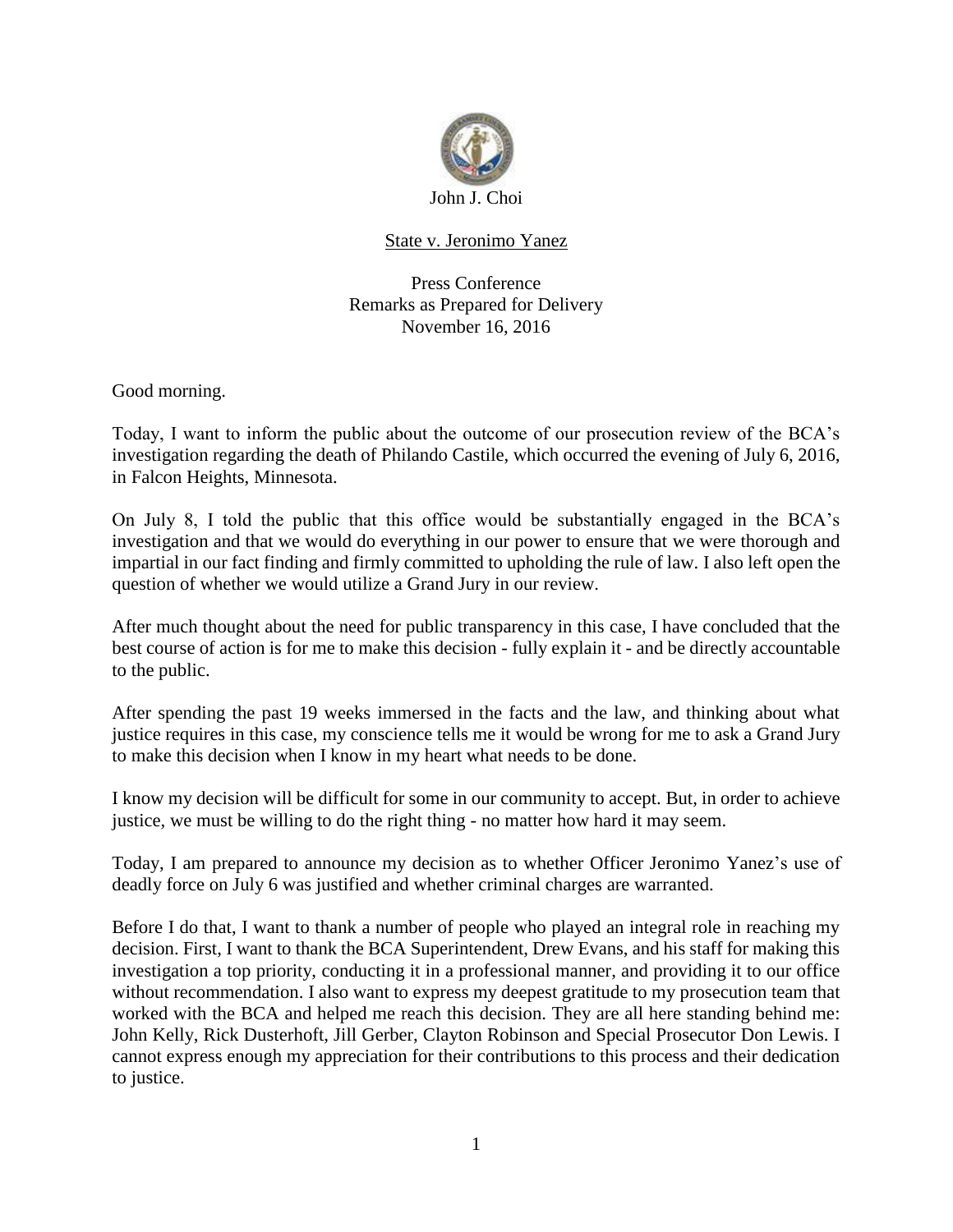As you may recall, on July 7, the United States Department of Justice publicly stated that it would monitor the BCA investigation and be available to provide assistance. On July 27, I made a request for assistance to the Department of Justice through our local United States Attorney on a number of technical issues associated with this investigation and anticipated prosecution review. Since that time, the local United States Attorney's Office and FBI have been assisting us with this case. I want to thank both United States Attorney Andy Luger and FBI Special Agent in Charge Rick Thornton, who are also here today, for their partnership and investment in our efforts.

Under Minnesota law, the use of deadly force by a police officer is justified only when necessary to protect the officer or another from apparent death or great bodily harm. In addition, the United States Supreme Court has repeatedly made it clear that a police officer's use of deadly force must be evaluated in the context of what a reasonable officer would do in the same situation, given the danger and stress of police work.

When evaluating the reasonableness of a police officer's use of deadly force, we must take into account that police officers are often required to react quickly - in tense, uncertain and rapidlyevolving situations. To justify the use of deadly force, it is not enough, however, for the police officer to merely express a subjective fear of death or great bodily harm. Unreasonable fear cannot justify the use of deadly force. The use of deadly force must be objectively reasonable and necessary, given the totality of the circumstances.

Based upon our thorough and exhaustive review of the facts of this case, it is my conclusion that the use of deadly force by Officer Yanez was not justified and that sufficient facts exist to prove this to be true.

Accordingly, we filed a criminal complaint this morning in Ramsey County District Court charging Officer Yanez with Second Degree Manslaughter in the death of Philando Castile and two felony counts of Dangerous Discharge of a Firearm that endangered the safety of Diamond Reynolds and her four-year-old daughter, the two passengers in the car. The complaint will be available on our website at the conclusion of my remarks.

Jeronimo Yanez will make his first appearance in criminal court Friday afternoon at 1:30 pm at the Ramsey County Law Enforcement Center. A team, consisting of Assistant Ramsey County Attorneys Rick Dusterhoft and Clayton Robinson and Assistant United States Attorney Jeff Paulsen, by way of cross designation, will be assigned to prosecute this case.

Because this is still an ongoing investigation and now a pending criminal case, I will not be releasing the squad car video and audio today, but I will provide what information I can about the facts alleged in our criminal complaint.

As you know, the aftermath of the tragic events of July 6 was broadcast on Facebook Live by Diamond Reynolds, who was Philando Castile's girlfriend. That livestream video started approximately 40 seconds after the last shot was fired by Officer Yanez. On July 6, just after 9:00 pm., Officer Yanez was on patrol when he noticed a vehicle driven by Philando Castile. Accompanying Philando Castile in the vehicle was Diamond Reynolds, seated in the front passenger's seat, and Ms. Reynolds' four-year-old daughter, seated in a car seat behind her.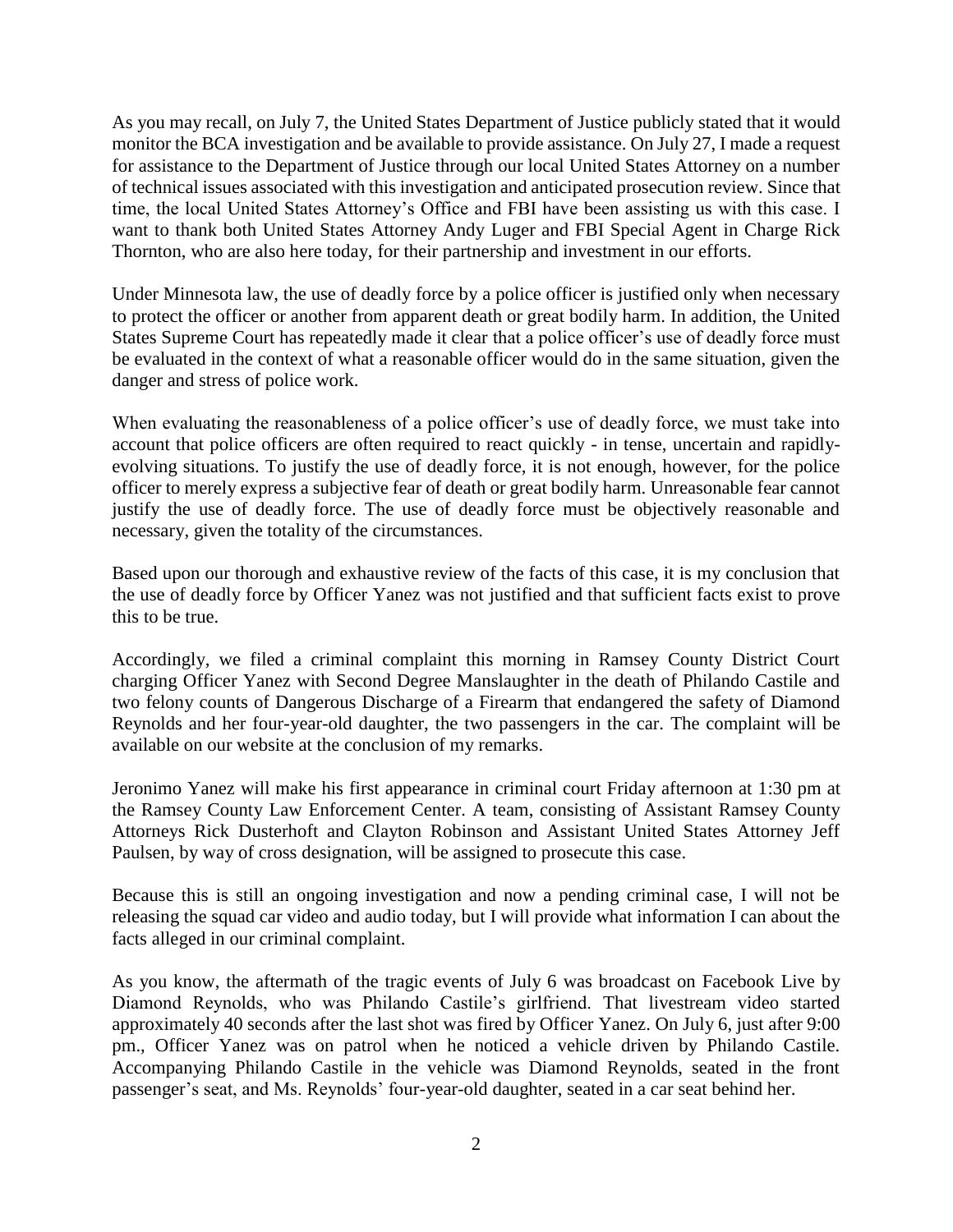Officer Yanez communicated his intent to pull over Castile's vehicle by radio to fellow Saint Anthony Police Officer Joseph Kauser, who was on patrol nearby. Officer Yanez told Officer Kauser that he had reason to pull the vehicle over and stated that the occupants "just look like the people that were involved in a robbery." Officer Yanez further stated that "the driver looks more like one of our suspects just because of the wide set nose." Officer Yanez noted that he also had reason to stop the vehicle because it had a non-working brake light. He followed Castile's vehicle, waiting until Kauser arrived as back-up.

At 9:02 pm., Officer Yanez ran Castile's license plate number. The results showed that the vehicle was registered to Castile, it was not listed as stolen, and there were no warrants out for his arrest. Two minutes and 43 seconds later, Officer Yanez activated his squad lights, signaling Castile to pull over. Castile immediately complied by pulling over on the eastbound side of Larpenteur Avenue, near Fry Street in Falcon Heights.

At exactly 9:05 pm, Castile's vehicle came to a complete stop next to the curb, eight seconds after Officer Yanez activated his squad lights. Approximately one minute later, Officer Yanez shot Philando Castile seven times, killing him.

Officer Yanez's squad car video captured the entire incident, with audio, and subsequent conversations between Officer Yanez and other officers immediately after the shooting. The dashcam video reveals the sequence of events that transpired during this critical minute:

Officer Yanez approached Castile's vehicle on the driver's side. Yanez later stated he was aware that Castile was buckled in his seatbelt and saw there was a young child in the back seat and a female passenger in the front seat.

Officer Yanez described Castile as initially having "his left arm over the steering wheel" with "both hands in view."

Officer Yanez positioned himself facing the driver's side window, leaned his head forward, exchanged greetings with Castile and informed him of his brake light problem.

Officer Yanez also smelled burnt marijuana but said he did not mention anything to Castile so as not to **"**scare Castile or have him react in a defensive manner.**"** 

As this occurred, Officer Kauser walked toward the vehicle and positioned himself on the sidewalk on the passenger's side of Castile's car.

Officer Yanez asked Castile to produce his driver's license and proof of insurance. Castile first provided him with his insurance card.

Castile then, calmly, and in a non-threatening manner, informed Officer Yanez, "sir, I have to tell you that I do have a firearm on me."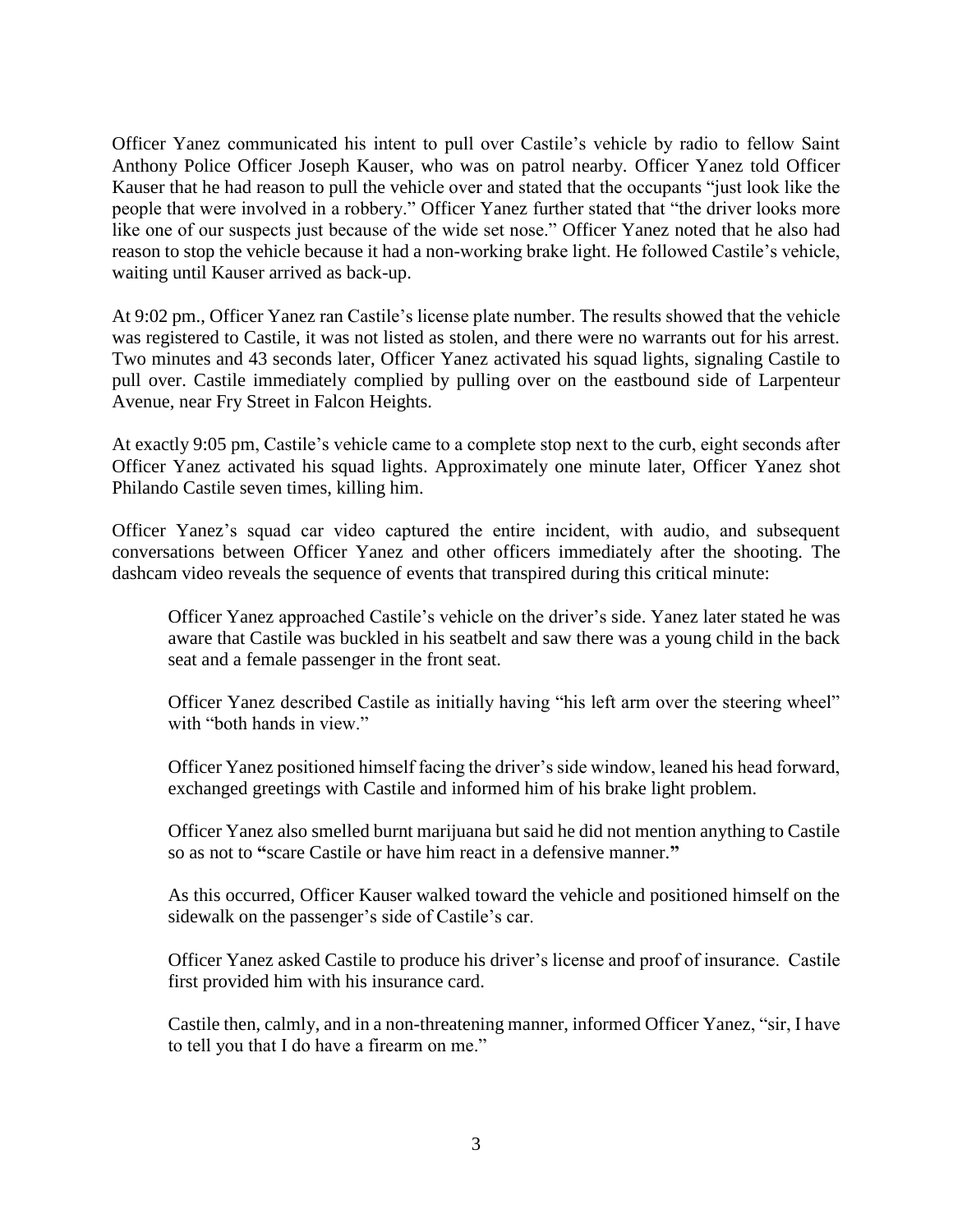Before Castile completed the sentence, Officer Yanez interrupted and calmly replied, "okay" and placed his right hand on the holster of his own, holstered, gun.

Officer Yanez then said, "okay, don't reach for it, then."

Castile tried to respond but was interrupted by Officer Yanez, who said, "don't pull it out."

Castile responded, "I'm not pulling it out," and Reynolds also responded by saying, "he's not pulling it out."

Then Officer Yanez screamed, "don't pull it out!," and quickly pulled his own gun with his right hand while he reached inside the driver's side window with his left hand.

Officer Yanez pulled his left arm out of the car, then fired seven shots in rapid succession into the vehicle.

The seventh and final shot was fired at 9:06:02 pm

After the final shot, Reynolds frantically yelled, "you just killed my boyfriend!"

Philando Castile moaned and uttered his final words: "I wasn't reaching for it."

To which Reynolds loudly said, "he wasn't reaching for it."

Before Reynolds completed her sentence, Officer Yanez again screamed, "don't pull it out!"

Reynolds responded by saying, "he wasn't."

During this entire incident, Officer Kauser did not touch or remove his gun from its holster. By his actions and his own words, Officer Kauser did not see Castile make any sudden movements and he was surprised by the gunshots. In addition, Officer Yanez never informed Officer Kauser about the presence of a gun.

Within minutes after the shooting, Officer Yanez spoke with Saint Anthony Police Officer Tressa Sunde at the scene of the shooting. During that conversation, Officer Yanez stated he did not know where the gun was and that Castile never told him where it was.

Based upon the evidence, we believe that Castile never removed, nor tried to remove, his handgun from his front right pocket, which was a foot deep. When officers and paramedics rolled Castile to his right side to put a backboard under him, they saw and removed a .40 caliber semiautomatic handgun from the front right pocket of his shorts. The gun contained a loaded magazine, but did not have a round in the chamber.

Philando Castile was transported to Hennepin County Medical Center (HCMC). At HCMC, medical personnel recovered a holster and wallet from one of Castile's pockets, although it was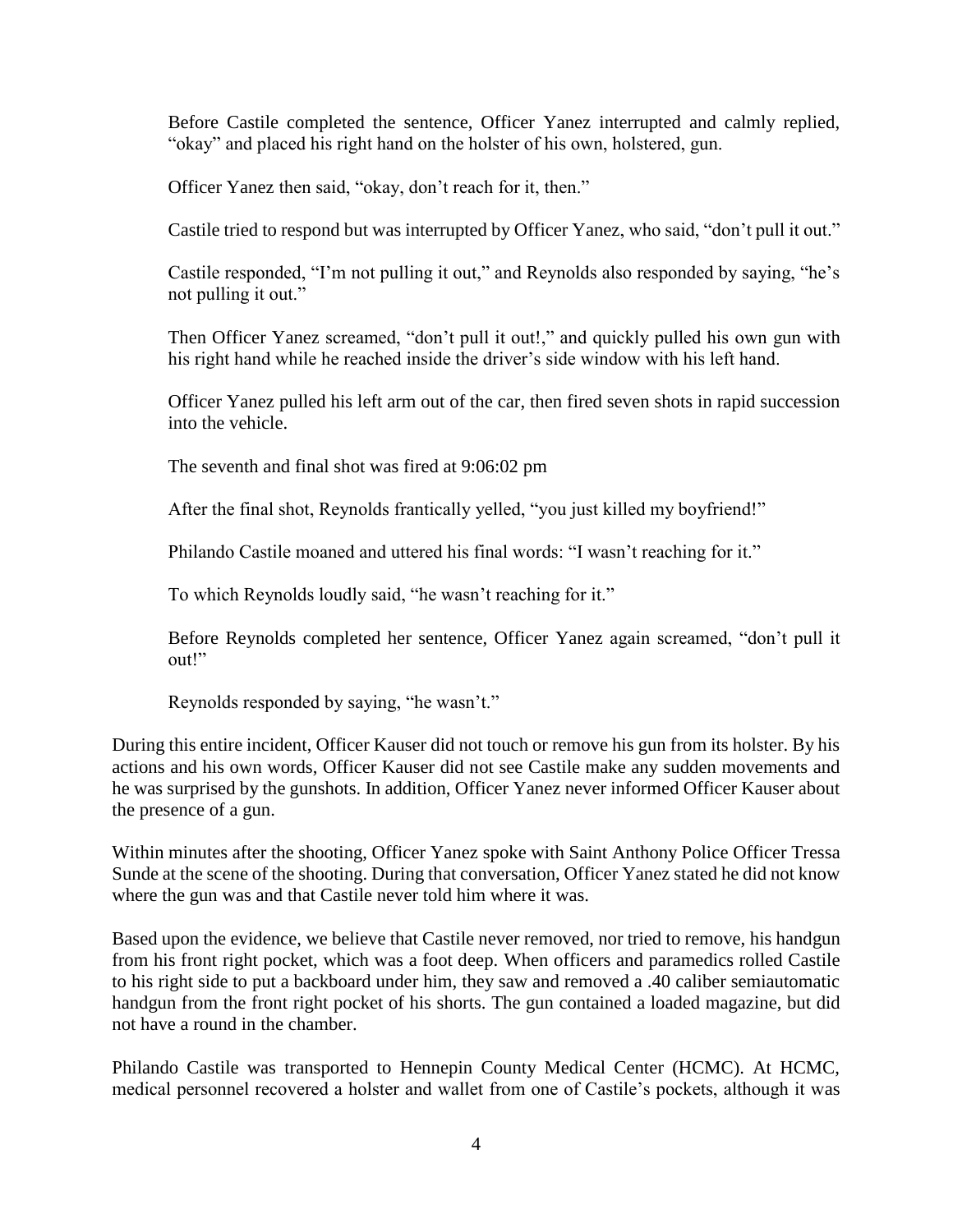unclear which pocket these items were in at the time of the shooting. In Castile's wallet were his Minnesota Driver's License and his Permit to Carry a Pistol.

The following day, in his interview, Officer Yanez told BCA investigators that after receiving his proof of insurance, Castile told him he had a firearm at the same time as "he reached down between his right leg, his right thigh area and the center console." Officer Yanez said that as Castile was reaching down to his right, Castile turned his shoulder, kept his left hand on the steering wheel and then canted his upper body, blocking Officer Yanez's view of his right hand. At that point, Officer Yanez articulated that he was scared for his life and that of his partner.

Officer Yanez's verbatim statement, included in the criminal complaint, is inconsistent with the statement he made immediately following the incident, in which he stated he never saw or knew where the gun was.

To those who may say that this incident was Philando Castile's fault, I would submit that no reasonable officer - knowing, seeing and hearing what Officer Yanez did at the time - would have used deadly force under these circumstances.

As the United States Supreme Court has instructed, I have given Officer Yanez every benefit of the doubt on his use of deadly force, but I cannot allow the death of a motorist who was lawfully carrying a firearm under these facts and circumstances to go unaccounted for.

Philando Castile was not resisting or fleeing.

There was absolutely no criminal intent exhibited by him throughout this encounter.

He was respectful and compliant based upon the instructions and orders he was given.

He volunteered in good faith that he had a firearm -- beyond what the law requires.

He emphatically stated that he wasn't pulling it out.

His movement was restricted by his own seat belt.

He was accompanied, in his vehicle, by a woman and a young child.

Philando Castile did not exhibit any intent, nor did he have any reason, to shoot Officer Yanez.

In fact, his dying words were in protest that he wasn't reaching for his gun.

There simply was no objective threat posed to Officer Yanez, Officer Kauser, or to anyone in that car. The mere mention or presence of a firearm alone cannot justify the use of deadly force.

According to a national expert on police procedures and use of force that we retained, the totality of the circumstances indicate that Officer Yanez's use of deadly force against Philando Castile